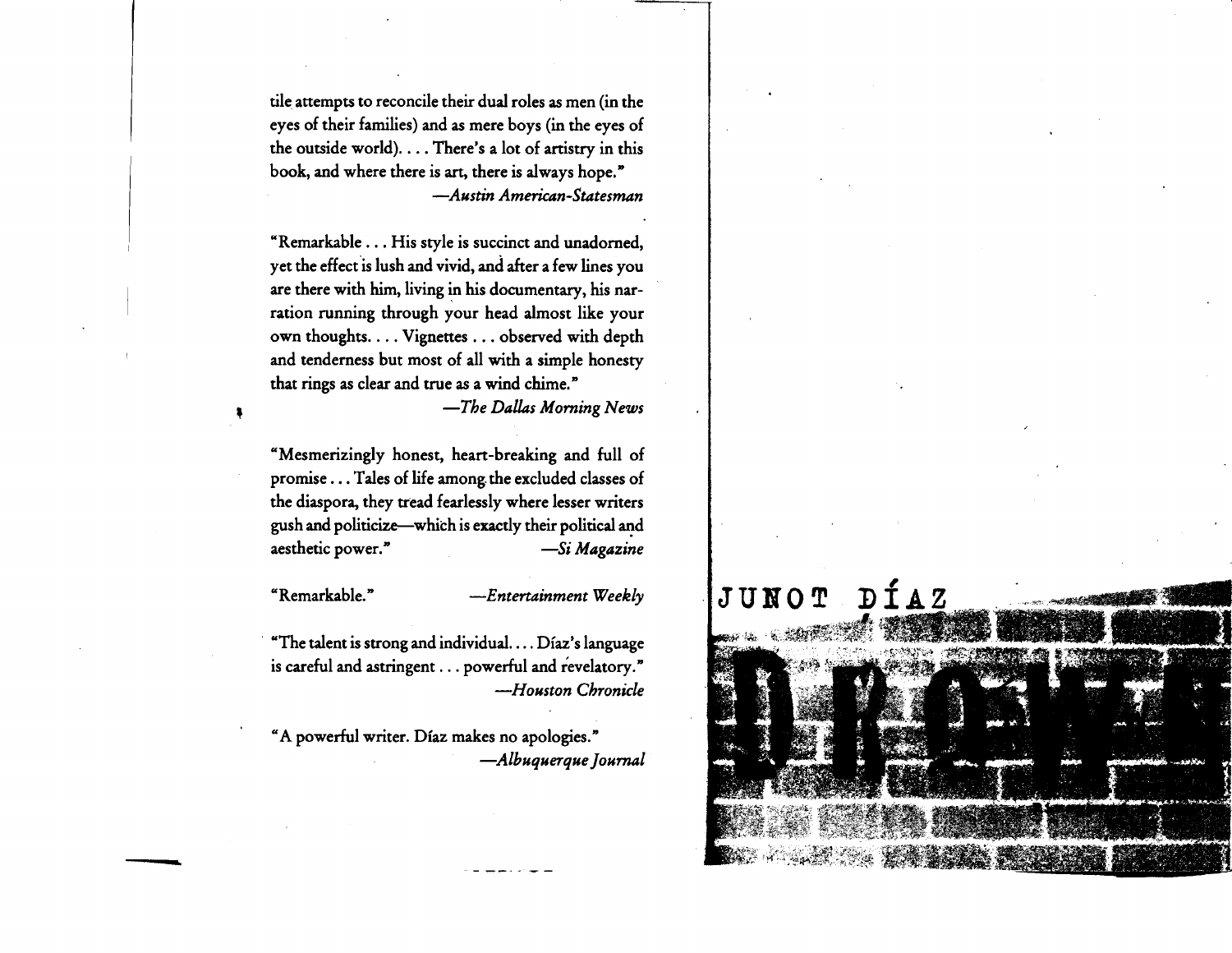**<sup>9</sup>**15 Riverhead Books Published by The Berkley Publishing Group A division of Penguin Putnam Inc. A division or renguin rumant inc.<br>375 Hudson Street **3554** New York, New York 10014

**"Ysrael" and "Fiesta, 1980" first appeared in** *Story* **<b>.**J. J. 59 magazine. "Drown" and "How to Date a Browngirl<br>Blackgirl, Whitegirl, or Halfie" first appeared in The  $\bigcap_{n=1}^{\infty}$ Blackgirl, Whitegirl, or Halfie" first appeared in *The* l) *li.P New Yorker.* "Boyfriend" first appeared in *Time Out New York.* "Edison, New Jersey" first appeared in *The* Paris *Review*.

This is a work of fiction. Names, characters, places, and incidents either are the product of the author's imagination or are used fictitiously, and any resemblance to actual persons, living or dead, business establishments, events or locales is entirely coincidental.

• Copyright **0** 1996 by Junot Diaz Book design by Junie Lee Cover design by Lisa Amoroso Front cover photograph **C** by Ken Schles Photograph of the author **C** by Marion Ettlinger

All rights reserved. This book, or parts thereof, may not be reproduced in any form without permission.

Published simultaneously in Canada.

First Riverhead hardcover edition: August 1996 First Riverhead trade paperback edition: July 1997 Riverhead trade paperback ISBN: 1-57322-606-8

The Library of Congress has catalogued the Riverhead hardcover edition as follows:· Díaz, Junot

Drown/Junot Díaz.

p. em. ISBN 1-57322-041-8 1. Dominican Republic-Social life and customs-Fiction. 2. New Jersey-Social life and customs-Fiction. 3. Dominican

Americans-New Jersey-Fiction. I. Tide. PS3554.1259D76 1996

813'.54-dc20 96-18362 CIP

Printed in the United States of America

30 29 28 27 26 25 24 23 22

# **Para mi madre, Virludes D:!az**

.J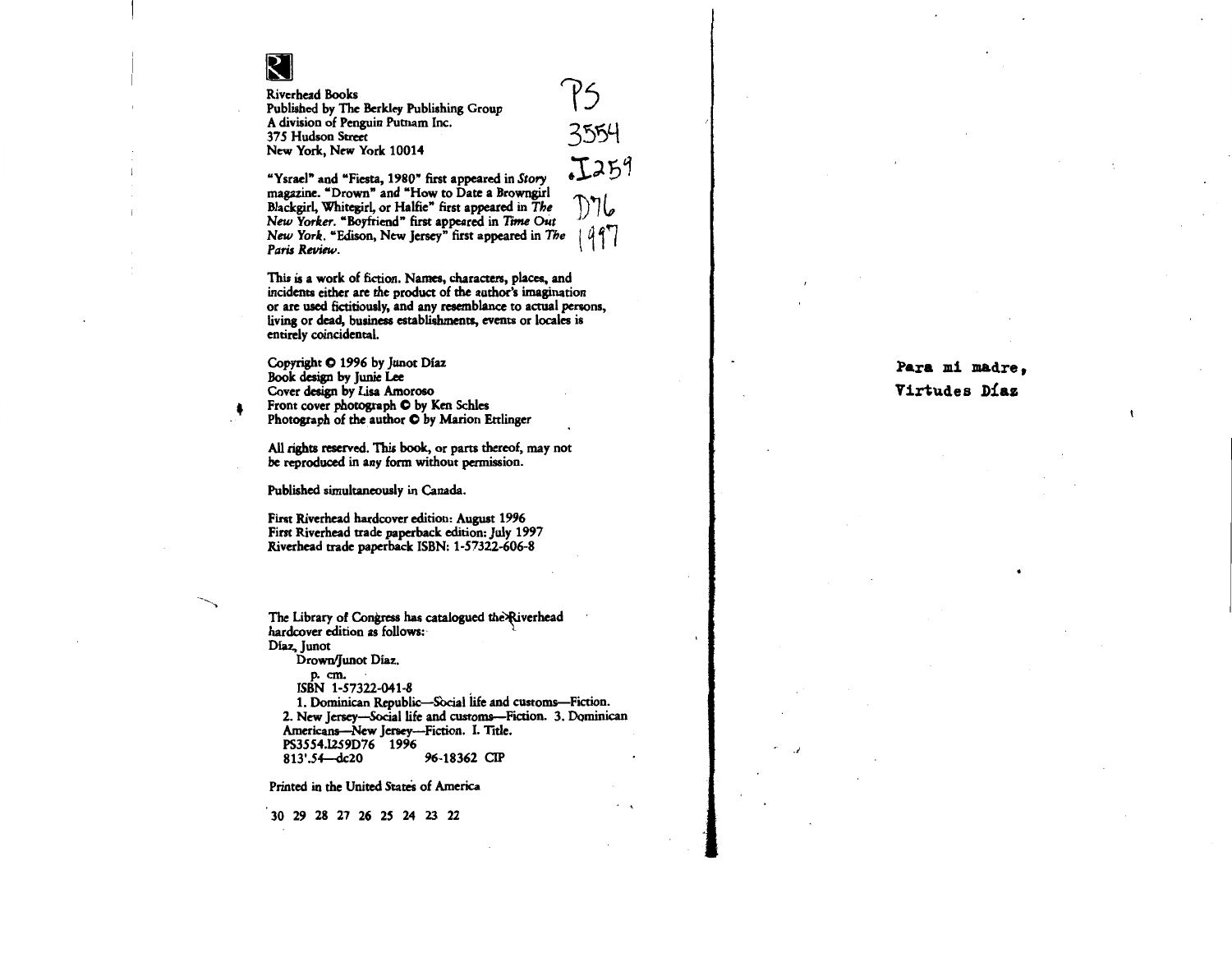$\mathbf{I}$ ...,., milky. The autobus was heading for Ocoa, not for home.

Rafa signaled for a stop. Get ready to run, he whispered.

. '

I said, OK.

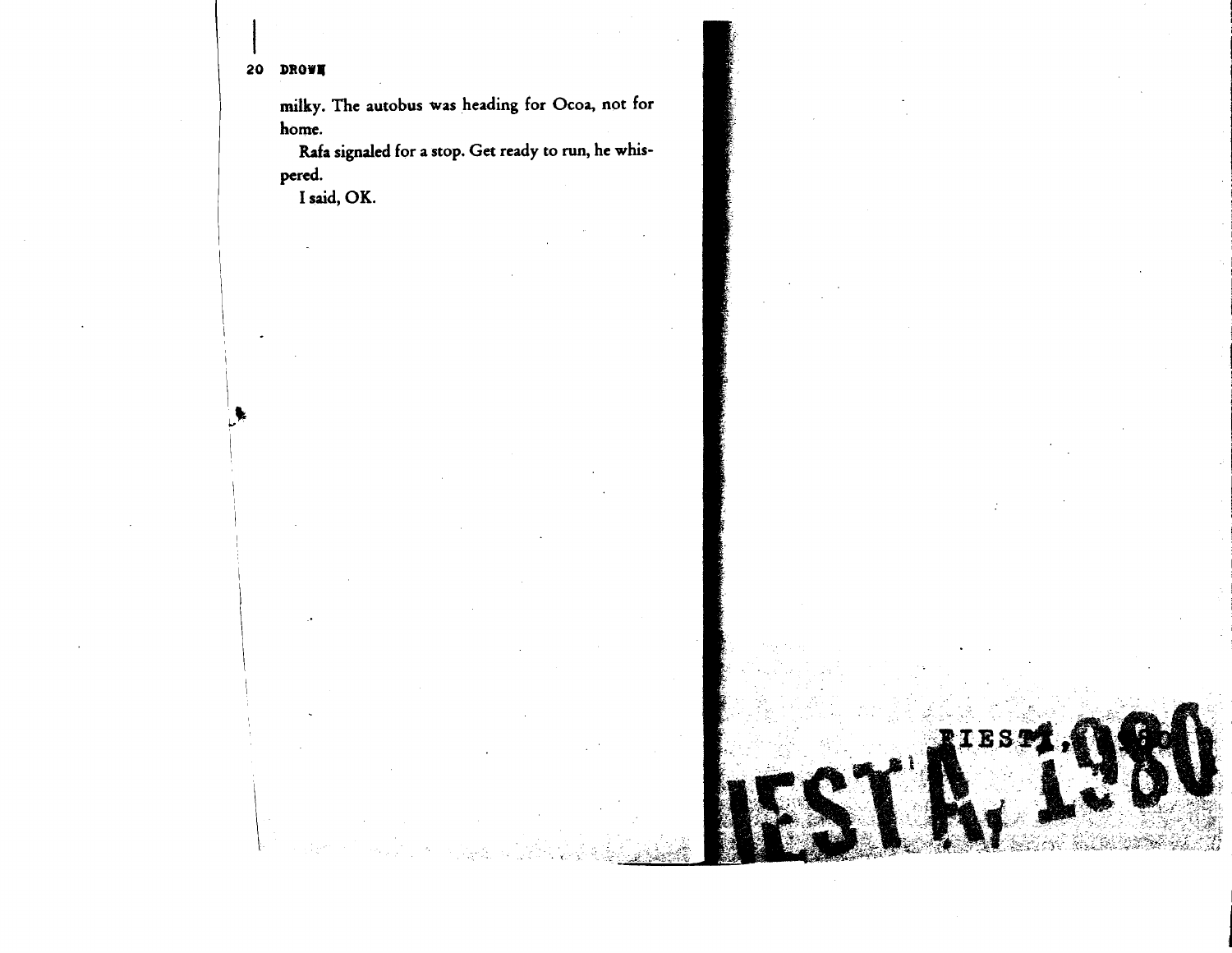Mami's youngest sister-my tía Yrma-finally made it to the United States that year. She- and *tio*  Miguel got themselves an apartment in the Bronx, off the Grand Concourse and everybody decided that we should have a party. Actually, my pops decided, but everybody--meaning Mami, tía Yrma, tío Miguel and their neighbors-thought it a dope idea. On the afternoon of the party Papi came back from work around six. Right on time. We were all dressed by then, which was a smart move on our part. If Papi had walked in and caught us lounging around in our underwear, he would have kicked our asses something serious.

•

He didn't say nothing to nobody, not even my moms. He just pushed.past her, held up his hand when she tried to talk to him and headed right into the shower. Rafa gave me the look and I gave it back to him; we both knew Papi had been with that Puerto Rican woman he was seeing and wanted 'to wash off the evidence quick.

Fiesta, 1980 23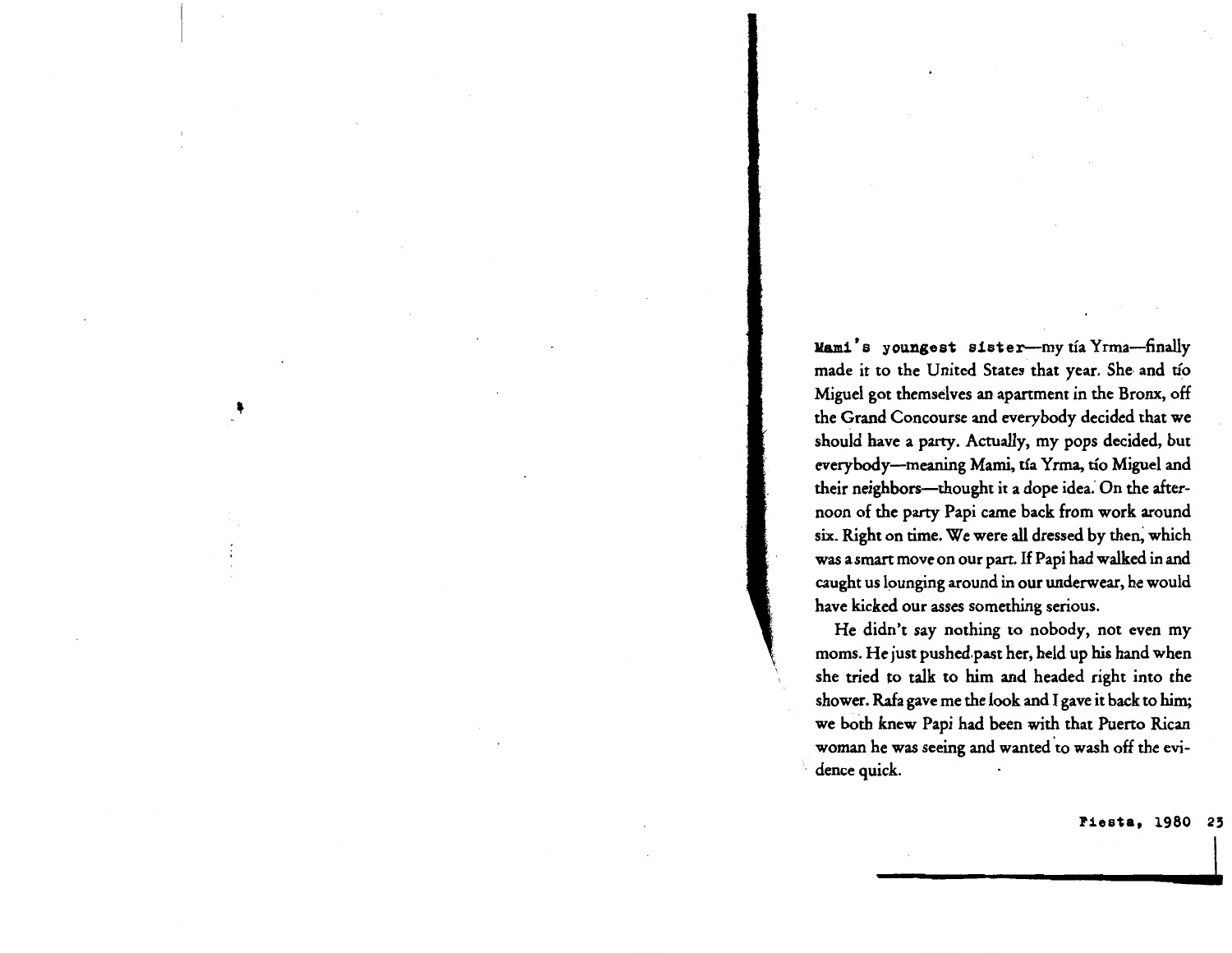! 1: ,.  $\frac{1}{2}$  \

 $\ddot{\phantom{a}}$ 

 $^{\prime\prime}$ 

:ol·

in the second second second second second second second second second second second second second second second second second second second second second second second second second second second second second second secon

if I.

L

Mami looked really nice that day. The United States had finally put some meat on her; she was no longer the same flaca who had arrived here three years before. She had cut her hair short and was wearing tons of cheapass jewelry which on her didn't look too lousy. She smelled like herself, like the wind through a tree. She always waited until the last possible minute to put on her perfume because she said it was a waste to spray it on early and then have to spray it on again once you got to the party.

We-meaning me, my brother, my little sister and Mami-waited for Papi to finish his shower. Mami seemed anxious, in her usual dispassionate way. Her hands adjusted the buckle of her belt over and over again. That morning, when she had gotten us up for school, Mami told us that she wanted to have a good time at the party. I want to dance, she said, but now, with the sun sliding out of the sky like spit off a wall, she seemed ready just to get this over with.

Rafa didn't much want to go to no party either, and me, I never wanted to go anywhere with my family. There was a baseball game in the parking lot outside and we could hear our friends, yelling, Hey, and, Cabrón, to one another. We heard the pop of a ball as it sailed over the cars, the clatter of an aluminum bat dropping to the concrete. Not that me or Rafa loved baseball; we just liked playing with the local kids, thrashing them at anything they were doing. By the

sounds of the shouting, we both knew the game was close, either of us could have made a difference. Rafa frowned and when I frowned back, he put up his fist. Don't you mirror me, he said.

Don't you mirror me, I said.

He punched me-I would have hit him back but Papi marched into the living room with his towel around his waist, looking a lot smaller than he did when he was dressed. He had a few strands of hair around his nipples and a surly closed-mouth expression, like maybe he'd scalded his tongue or something.

Have they eaten? he asked Mami.

She nodded. I made you something.

You didn't let him eat, did you?

Ay, Dios *mio,* she said, letting her arms fall to her side.

Ay, Dios mio is right, Papi said.

I was never supposed to eat before our car trips, but earlier, when she had put out our dinner of rice, beans and sweet platanos, guess who had been the first one to clean his plate? You couldn't blame Mami really, she had been busy-cooking, getting ready, dressing my sister Madai. I should have reminded her not to feed me but I wasn't that sort of son.

Papi turned to me. Coño, muchacho, why did you eat?

Rafa had already started inching away from me. I'd once told him I considered him a low-down chicken-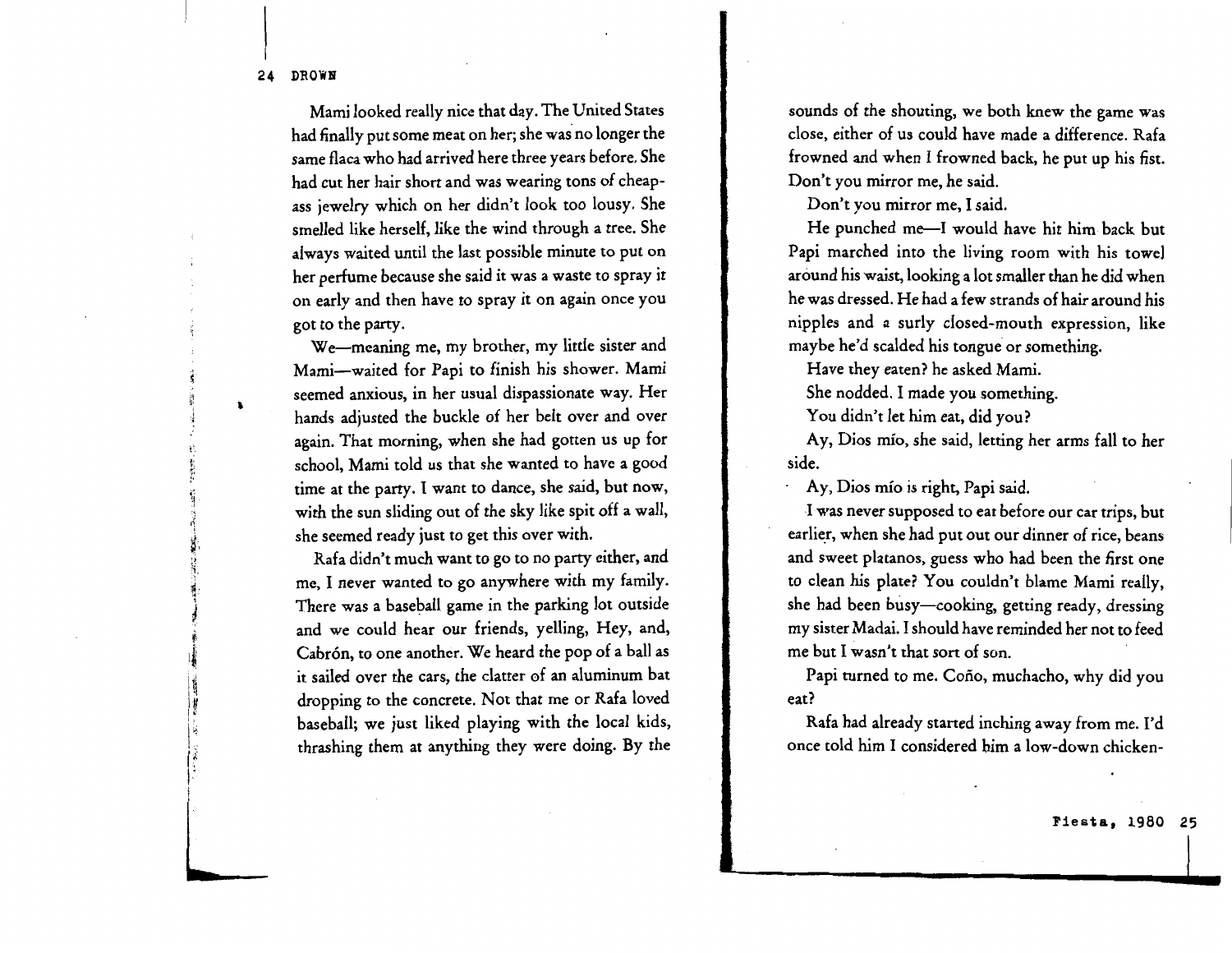$\ddot{\phantom{0}}$ 

shit for moving out of the way every time Papi was going to smack me.

Collateral damage, Rafa had said. Ever heard of it? No.

Look it up.

Chickenshit or not, I didn't dare glance at him. Papi was old-fashioned; he expected your undivided attention when you were getting your ass whupped. You couldn't look him in the eye either-that wasn't allowed. Better to stare at his belly button, which was perfectly round and immaculate. Papi pulled me to my feet by my ear.

If you throw  $up-$ 

I won't, I cried, tears in my eyes, more out of reflex than pain.

Ya, Ramon, ya. It's not his fault, Mami said.

They've known about this party forever. How did they think we were going to get there? Fly?

He finally let go of my ear and I sat back down. Madai was too scared to open her eyes. Being around Papi all her life had turned her into a major-league wuss. Anytime Papi raised his voice her lip would start trembling, like some specialized tuning fork. Rafa pretended that he had knuckles to crack and when I shoved him, he gave me a *Don't start* look. But even that little bit of recognition made me feel better.

I was the one who was always in trouble with my dad. It was like my God-given duty to piss him off, to do everything the way he hated. Our fights didn't bother me too much. I still wanted him to love me, something that never seemed strange or contradictory until years later, when he was out of our lives.

By the time my ear stopped stinging Papi was dressed and Mami was crossing each one of us, solemnly, like we were heading off to war. We said, in turn, Bendición, Mami, and she poked us in our five cardinal spots while saying, Que Dios te bendiga.

This was how all our trips began, the words that followed me every time I left the house.

None of us spoke until we were inside Papi's Volkswagen van. Brand-new, lime-green and bought to impress. Oh, we were impressed, but me, every time I was in that VW and Papi went above twenty miles an hour, I vomited. I'd never had trouble with cars before----that van was like my curse. Mami suspected it was the upholstery. In her mind, American things-appliances, mouthwash, funny-looking upholstery-all seemed to have an intrinsic badness about them. Papi was careful about taking me anywhere in the VW, but when he had to, I rode up front in Mami's usual seat so I could throw up out a window.

(Como te sientes? Mami asked over my shoulder when Papi pulled onto the turnpike. She had her hand on the base of my neck. One thing about Mami, 'her palms never sweated.

I'm OK, I said, keeping my eyes straight ahead. I

### Fiesta, 1980 27

 $\mathbf{I}$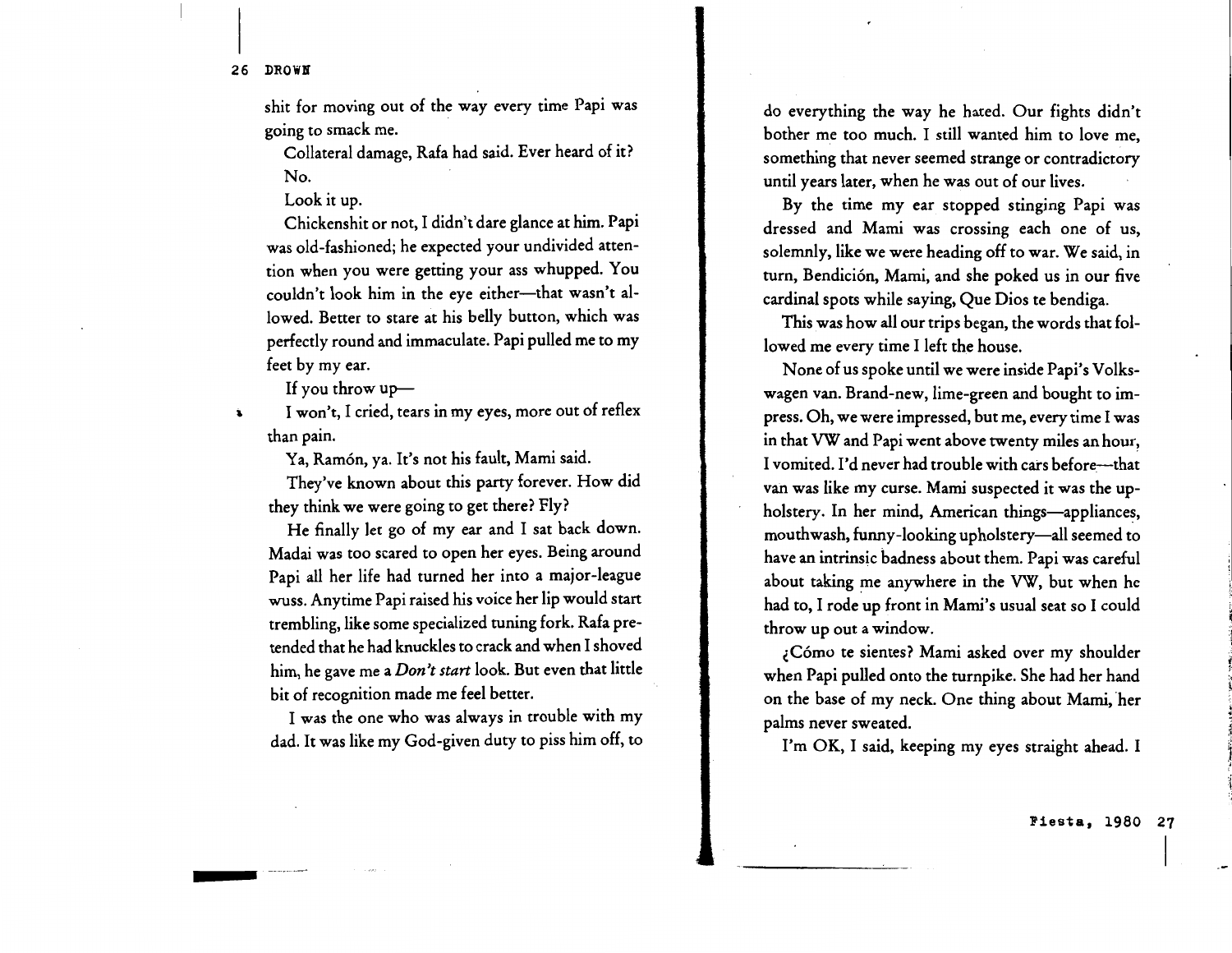l

definitely didn't want to trade glances with Papi. He had this one look, furious and sharp, that always left me feeling bruised.

Toma. Mami handed me four mentas. She had thrown three out her window at the beginning of our trip, an offering to Eshú; the rest were for me.

I took one and sucked it slowly, my tongue knocking it up against my teeth. We passed Newark Airport without any incident. If Madai had been awake she would have cried because the planes flew so close to the cars.

How's he feeling? Papi asked.

Fine, I said. I glanced back at Rafa and he pretended like he didn't see me. That was the way he was, at school and at home. When I was in trouble, he didn't know me. Madai was solidly asleep, but even with her face all wrinkled up and drooling she looked cute, her hair all separated into twists.

I turned around and concentrated on the candy. Papi even started to joke that we might not have to scrub the van out tonight. He was beginning to loosen up, not checking his watch too much. Maybe he was thinking about that Puerto Rican woman or maybe he was just happy that we were all together. I could never tell. At the toll, he was feeling positive enough to actually get out of the van and search around under the basket for · dropped coins. It was something he had once done to amuse Madai, but now it was habit. Cars behind us honked their horns and I slid down in my seat. Rafa didn't care; he grinned back at the other cars and waved.

His actual job was to make sure no cops were coming. Mami shook Madai awake and as soon as she saw Papi stooping for·a couple of quarters she let out this screech of delight that almost took off the top of my head.

That was the end of the good times. Just outside the Washington Bridge, I started feeling woozy. The smell of the upholstery got all up inside my head and I found myself with a mouthful of saliva. Mami's hand tensed on my shoulder and when I caught Papi's eye, he was like, No way. Don't do it.

The first time I got sick in the van Papi was taking me to the library. Rafa was with us and he couldn't believe I threw up. I was famous for my steel-lined stomach. A third-world childhood could give you that. Papi was worried enough that just as quick as Rafa could drop off the books we were on our way home. Mami fixed me one of her honey-and-onion concoctions and that made my stomach feel better. A week later we tried the library again and on this go-around I couldn't get the window open in time. When Papi got me home, he went and cleaned out the van himself, an expression of askho on his face. This was a big deal, since Papi almost never cleaned anything himself. He came back inside and found me sitting on the couch feeling like hell.

It's the car, he said to Mami. It's making him sick.

This time the damage was pretty minimal, nothing Papi couldn't wash off the door with a blast of the hose. He

I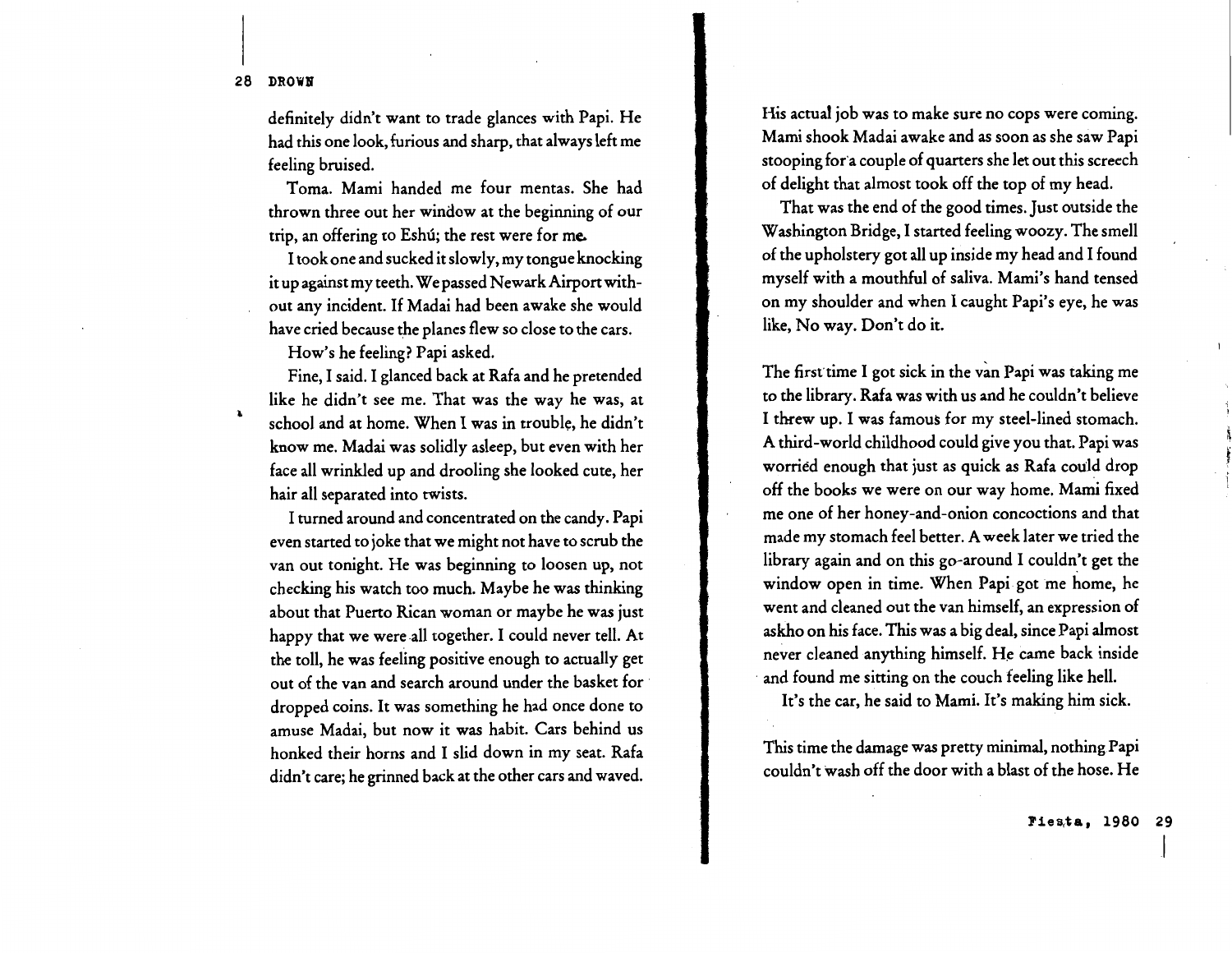was pissed, though; he jammed his finger into my cheek, a nice solid thrust. That was the way he was with his punishments: imaginative. Earlier that year I'd written an essay in school called "My Father the Torturer," but the teacher made me write a new one. She thought I was kidding.

We drove the rest of the way to the Bronx in silence. We only stopped once, so I could brush my teeth. Mami had brought along my toothbrush and a tube of toothpaste and while every car known to man sped by us she stood outside with me so I wouldn't feel alone.

Tfo Miguel was about seven feet tall and had his hair • combed up and out, into a demi-fro. He gave me and Rafa big spleen-crushing hugs and then kissed Mami and finally ended up with Madai on his shoulder. The last time I'd seen Tio was at the airport, his first day in the United States. I remembered how he hadn't seemed all that troubled to be in another country.

He looked down at me. Carajo, Yunior, you look horrible!

He threw up, my brother explained.

I pushed Rafa. Thanks a lot, ass-face.

Hey, he said. Tio asked.

Tio clapped a bricklayer's hand on my shoulder. Everybody gets sick sometimes, he said. You should have seen me on the plane over here. Dios mio! He rolled his Asian-looking eyes for emphasis. I thought we were all going to die.

Everybody could tell he was lying. I smiled like he was making me feel better.

Do you want me to get you a drink? Tío asked. We got beer and rum.

Miguel, Mami said. He's young.

Young? Back in Santo Domingo, he'd be getting laid by now.

Mami thinned her lips, which took some doing. Well, it's true, Tfo said.

So, Mami, I said. When do I get to go visit the D.R.? That's enough, Yunior. .

It's the only pussy you'll ever get, Rafa said to me in English.

Not counting your girlfriend, of course.

Rafa smiled. He had to give me that one.

Papi came in from parking the van. He and Miguel gave each other the sort of handshakes that would have turned my fingers into Wonder bread.

Coño, compa'i, ¿cómo va todo? they said to each other.

Tfa. came out then, with an apron on and maybe the longest Lee Press-On Nails I've ever seen in my life. There was this one guru motherfucker in the *Guinness Book of World Records* who had longer nails, but I tell you, it was close. She gave everybody kisses, told me and Rafa how guapo we were-Rafa, of course, believed her-told Madai how bella she was, but when she got to Papi, she froze a little, like maybe she'd seen a wasp on the tip of his nose, but then kissed him all the same.

 $\mathbf{I}$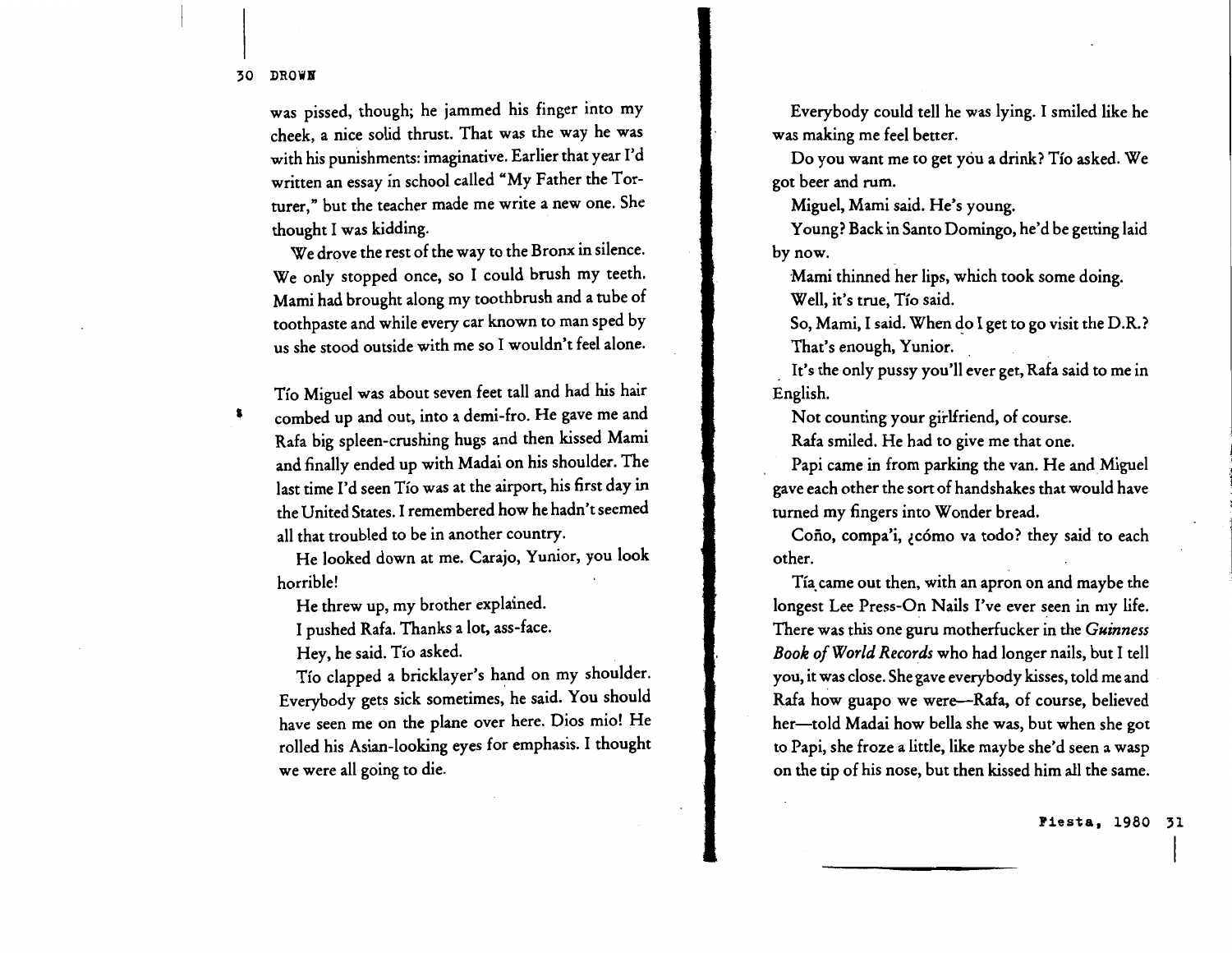## *32* DROWlll

;, I'

 $\mathfrak{t}^-$ 

t

Mami told us to join the other kids in the living room. Tio said, Wait a minute, I want to show you the apartment. I was glad Tia said, Hold on, because from what I'd seen so far, the place had been furnished in Contemporary Dominican Tacky. The less I saw, the better. I mean, I liked plastic sofa covers but damn, Tio and Tia had taken it to another level. They had a disco ball hanging in the living room and the type of stucco ceilings that looked like stalactite heaven. The sofas all had golden tassels dangling from their edges. Tia came out of the kitchen with some people I didn't know and by the time she got done introducing everybody, only Papi and Mami were given the guided tour of the four-room third-floor apartment. Me and Rafa joined the kids in the living room. They'd already started eating. We were hungry, one of the girls explained, a pastelito in hand. The boy was about three years younger than me but the girl who'd spoken, Leti, was my age. She and another girl were on the sofa together and they were cute as hell.

Leti introduced them: the boy was her brother . Wilquins and the other girl was her neighbor Mari. Leti had some serious tetas and I could tell that my brother was going to gun for her. His taste in girls was predictable. He sat down right between Leti and Mari and by, the way they were smiling at him I knew he'd do fine. Neither of the girls gave me more than a cursory one-two, which didn't bother me. Sure, I liked girls but I was always too terrified to speak to them unless we were arguing or I was calling them stupidos, which was

 $\mathbf{r}$ .

\_.-. - .• .,. --

one of my favorite words that year. I turned to Wilquins and asked him what there was to do around here. Mari, who had the lowest voice I'd ever heard, said, He can't speak.

What does that mean?

He's mute.

I looked at Wilquins incredulously. He smiled and nodded, as if he'd won a prize or something.

Does he understand? I asked.

Of course he understands, Rafa said. He's not dumb.

I could tell Rafa had said that just to score points with the girls. Both of them nodded. Low-voice Mari said, He's the best student in his grade.

I thought, Not bad for a mute. I sat next to Wilquins. After about two seconds of TV Wilquins' whipped out a bag of dominos and motioned to me. Did I want to . play? Sure. Me and him played Rafa and Leti and we whupped their collective asses twice, which put Rafa in a real bad mood. He looked at me like maybe he wanted to take a swing, just one to make him feel better. Leti kept whispering into Rafa's ear, telling him it was OK .

In the kitchen I could hear my parents slipping into their usual modes. Papi's voice was loud and argumentative; you didn't have to be anywhere near him to catch his drift. And Mami, you had to put cups to your ears to hear hers. I went into the kitchen a few times-. once so the tios could show off how much bullshit I'd been able to cram in my head the last few years; another time for a bucket-sized cup of soda. Mami and Tia were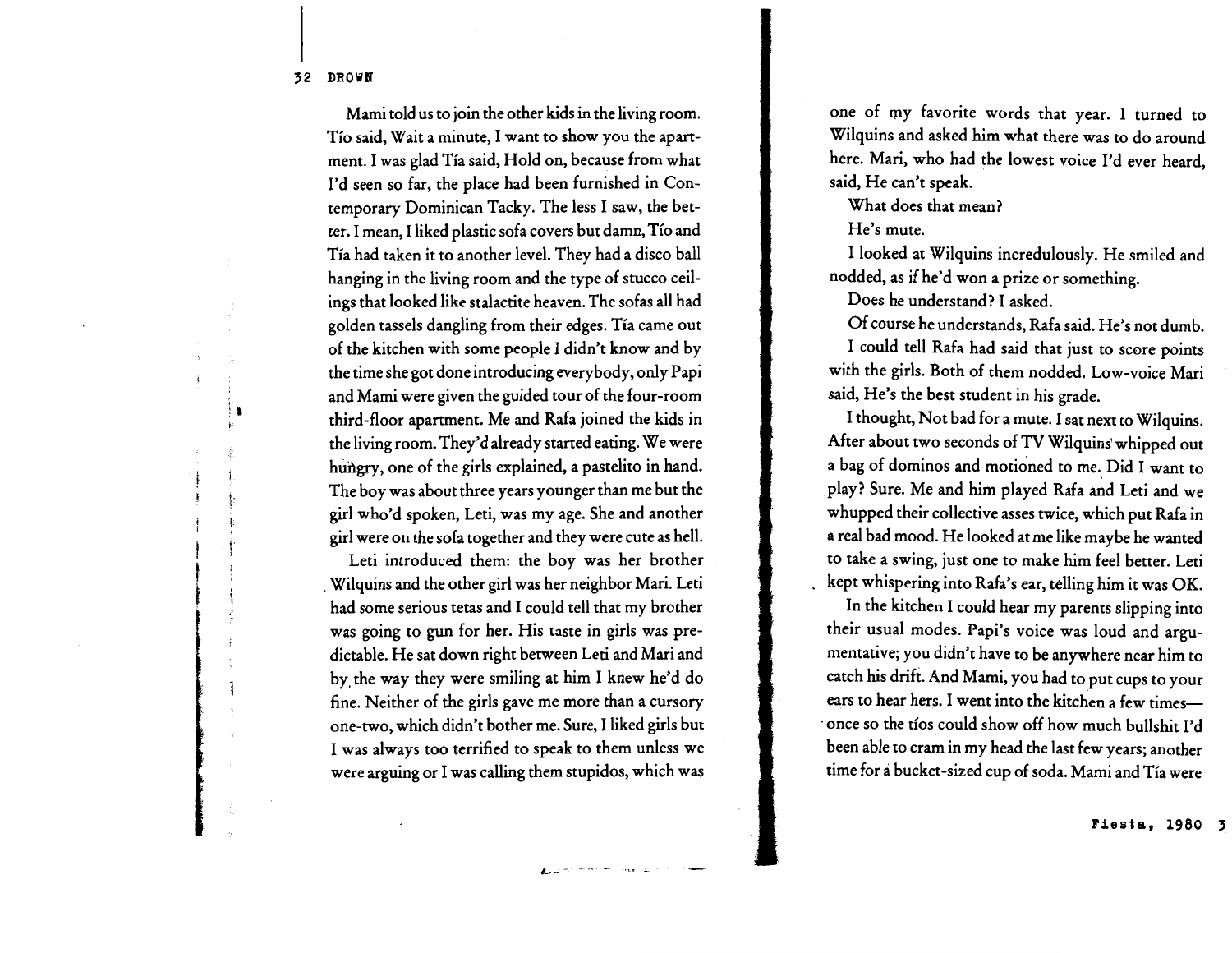l

frying tostones and the last of the pastelitos. She appeared happier now and the way her hands worked on our dinner you would think she had a life somewhere else making rare and precious things. She nudged Tia every now and then, shit they must have been doing all their lives. As soon as Mami saw me though, she gave me the eye. Don't stay long, that eye said. Don't piss your old man off.

Papi was too busy arguing about Elvis to notice me. Then somebody mentioned Maria Montez and Papi barked, Maria Montez? Let me tell *you* about Maria Montez, compa'i.

Maybe I was used to him. His voice-louder than most adults'-didn't bother me none, though the other kids shifted uneasily in their seats. Wilquins was about to raise the volume on the TV, but Rafa said, I wouldn't do that. Muteboy had balls, though. He did it anyway and then sat down. Wilquins's pop came into the living room a second later, a bottle of Presidente in hand. That dude must have had Spider-senses or something. Did you raise that? he asked Wilquins and Wilquins nodded.

Is this your house? his pops asked. He looked ready to beat Wilquins silly but he lowered the volume instead.

See, Rafa said. You nearly got your ass *kicked.* 

I met the Puerto Rican woman right after Papi had gotten the van. He was taking me on short trips, trying to cure me of my vomiting. It wasn't really working but I looked forward to our trips, even though at the end of each one I'd be sick. These were the only times me and Papi did anything together. When we were alone he treated me much better, like maybe I was his son or something.

Before each drive Mami would cross me. Bendici6n, Mami, I'd say.

She'd kiss my forehead. Que Dios te bendiga. And then she would give me a handful of mentas because she wanted me to be OK. Mami didn't think these excursions would cure. anything, but the one time she had brought it up to Papi he had told her to shut up, what did she know about anything anyway?

Me and Papi didn't talk much. We just drove around our neighborhood. Occasionally he'd ask, How is it?

And I'd nod, no matter how I felt.

One day I was sick outside of Perth Amboy. Instead of taking me home he went the other way on Industrial Avenue, stopping a few minutes later in front of a light blue house I didn't recognize. It reminded me of the Easter eggs we colored at school, the ones we threw out the bus windows at other cars.

The Puerto Rican woman was there and she helped me clean up. She had dry papery hands and when she rubbed the towel on my chest, she did it hard, like I was a bumper she was waxing. She was very thin and had a cloud of brown hair rising above her narrow face and the sharpest blackest eyes you've ever seen.

Fiesta, 1980

 $\overline{\phantom{a}}$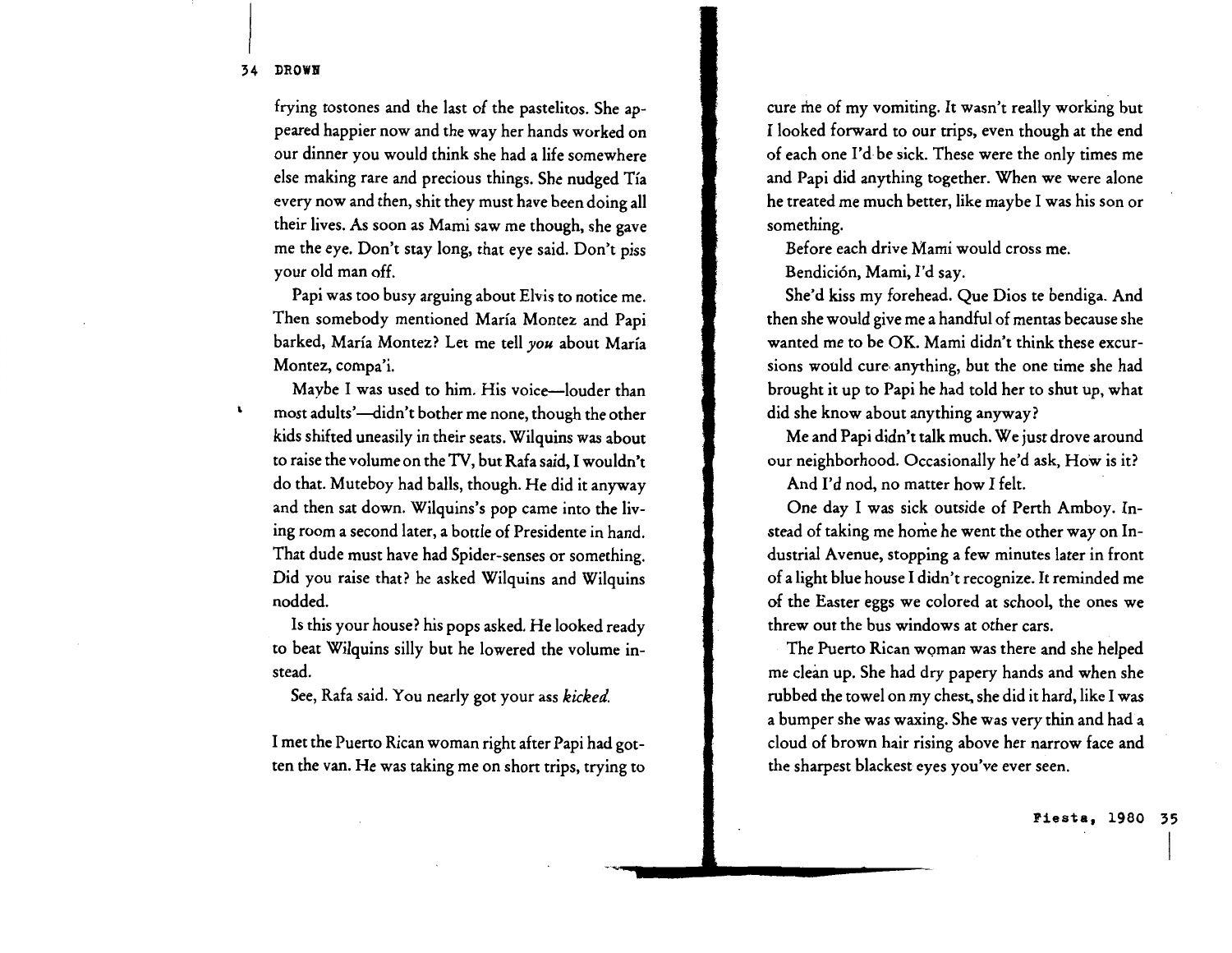:56 DROWli

He's cute, she said to Papi.

Not when he's throwing up, Papi said.

What's your name? she asked me. Are you Rafa? I shook my head.

Then it's Yunior, right?

I nodded.

You're the smart one, she said, suddenly happy with herself. Maybe you want to see my books?

They weren't hers. I recognized them as ones my father must have left in her house. Papi was a voracious reader, couldn't even go cheating without a paperback in his pocket.

Why don't you go watch TV? Papi suggested. He was looking at her like she was the last piece of chicken on earth.

We got plenty of channels, she said. Use the remote if you want.

The two of them went upstairs and I was too scared of what was happening to poke around. I just sat there, ashamed, expecting something big and fiery to crash down on our heads. I watched a whole hour of the news before Papi came downstairs and said, Let's go.

About two hours later the women laid out the food and like always nobody but the kids thanked them. It must be some Dominican tradition or something. There was everything I liked-chicharrones, fried chicken, tostones, sancocho, rice, fried cheese, yuca, avocado, potato salad, a meteor-sized hunk of pernil, even a

tossed salad which I could do without-but when I joined the other kids around the serving table, Papi said, Oh no you don't, and took the paper plate out of my hand. His fingers weren't gentle.

What's wrong now? Tia asked, handing me another plate.

He ain't eating, Papi said. Mami pretended to help Rafa with the pernil.

Why can't he eat?

Because I said so.

The adults who didn't know us made like they hadn't heard a thing and Tio just smiled sheepishly and told everybody to go ahead and eat. All the kidsabout ten of them now-trooped back into the living room with their plates a-heaping and all the adults ducked into the kitchen and the dining room, where the radio was playing loud-ass bachatas. I was the only one without a plate. Papi stopped me before I could get away from him. He kept his voice nice and low so nobody else could hear him.

If you eat anything, I'm going to beat you. ¿Entiendes?

I nodded.

And if your brother gives you any food, I'll beat him too. Right here in front of everybody. ¿Entiendes?

I nodded again. I wanted to kill him and he must have sensed it because he gave my head a little shove.

All the kids watched me come in and sit down in front of the TV.

I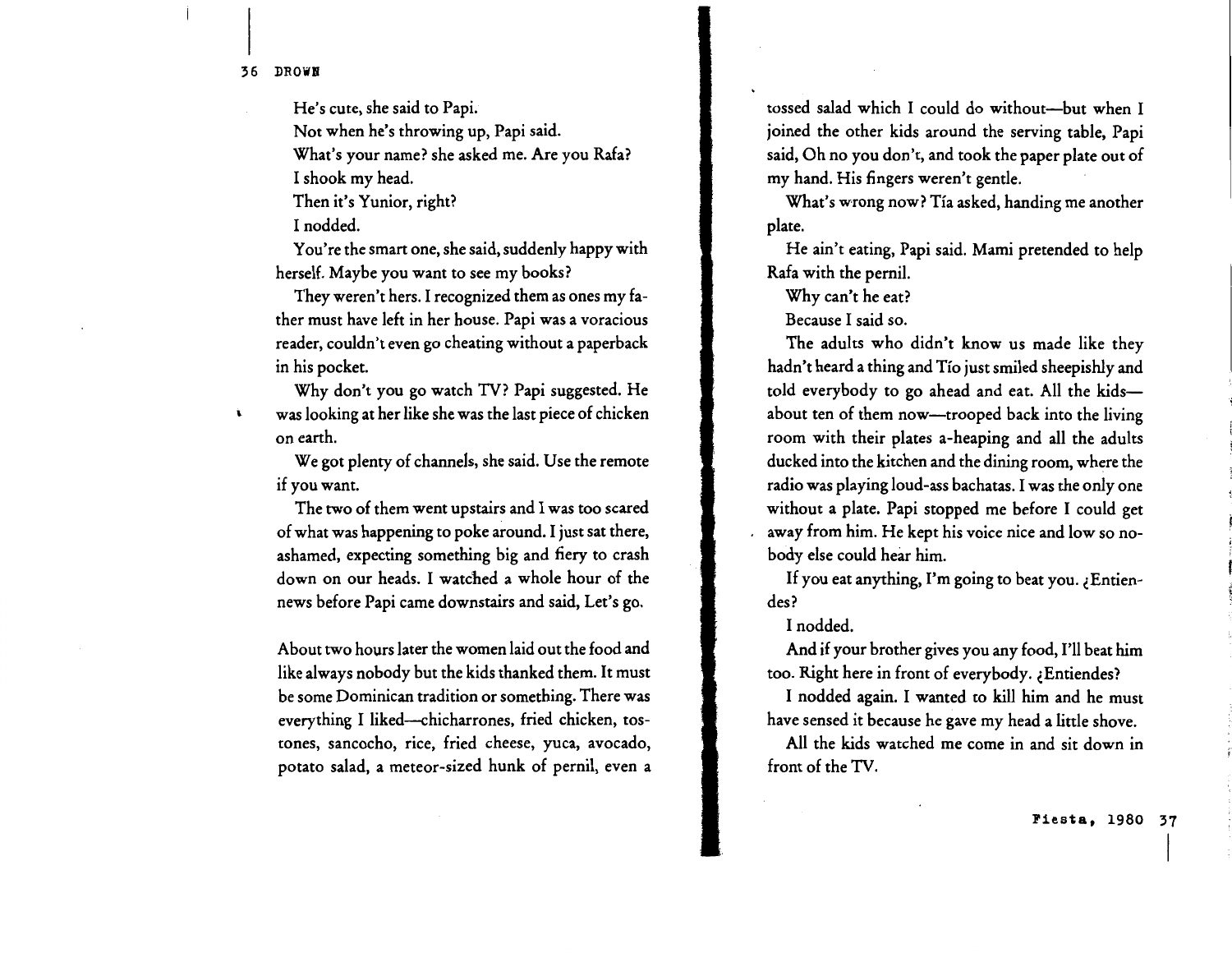:58 DROW11

'

What's wrong with your dad? Leti asked. He's a dick, I said.

Rafa shook his head. Don't say that shit in front of people.

Easy for you to be nice when you're eating, I said.

Hey, if I was a pukey little baby, I wouldn't get no food either.

I almost said something back but I concentrated on the TV. I wasn't going to start it. No fucking way. So I watched Bruce Lee beat Chuck Norris into the floor of the Colosseum and tried to pretend that there was no food anywhere in the house. It was Tfa who finally saved me. She came into the living room and said, Since you ain't eating, Yunior, you can at least help me get some ice.

I didn't want to, but she mistook my reluctance for something else.

I already asked your father.

She held my hand while we walked; Tia didn't have any kids but I could tell she wanted them. She was the sort of relative who always remembered your birthday but who you only went to visit because you had to. We didn't get past the first-floor landing before she opened her pocketbook, and handed me the first of three pastelitos she had smuggled out of the apartment.

Go ahead, she said. And as soon as you get inside make sure you brush your teeth.

Thanks a lot, Tia, I said.

Those pastelitos didn't stand a chance.

She sat next to me on the stairs and smoked her cigarette. All the way down on the first floor and we could still hear the music and the adults and the television. Tfa looked a ton like Mami; the two of them were both short and light-skinned. Tfa smiled a lot and that was what set them apart the most.

How is it at home, Yunior?

What do you mean?

How's it going in the apartment? Are you kids OK?

I knew an interrogation when I heard one, no matter how sugar-coated it was. I didn't say anything. Don't get me wrong, I loved my tia, but something told me to keep my mouth shut. Maybe it was family loyalty, maybe I just wanted to protect Mami or I was afraid that Papi would find out-it could have been anything really.

Is your mom all right?

I shrugged.

Have there been lots of fights?

None, I said. Too many shrugs would have been just as bad as an answer. Papi's at work too much.

Work, Tia said, like it was somebody's name she didn't like.

Me and Rafa, we didn't talk much about the Puerto Rican woman. When we ate dinner at her house, the few times Papi had taken us over there, we still acted like nothing was out of the ordinary. Pass the ketchup, man. No sweat, bro. The affair was like a hole in our

## Fiesta, 1980 39

 $\vert$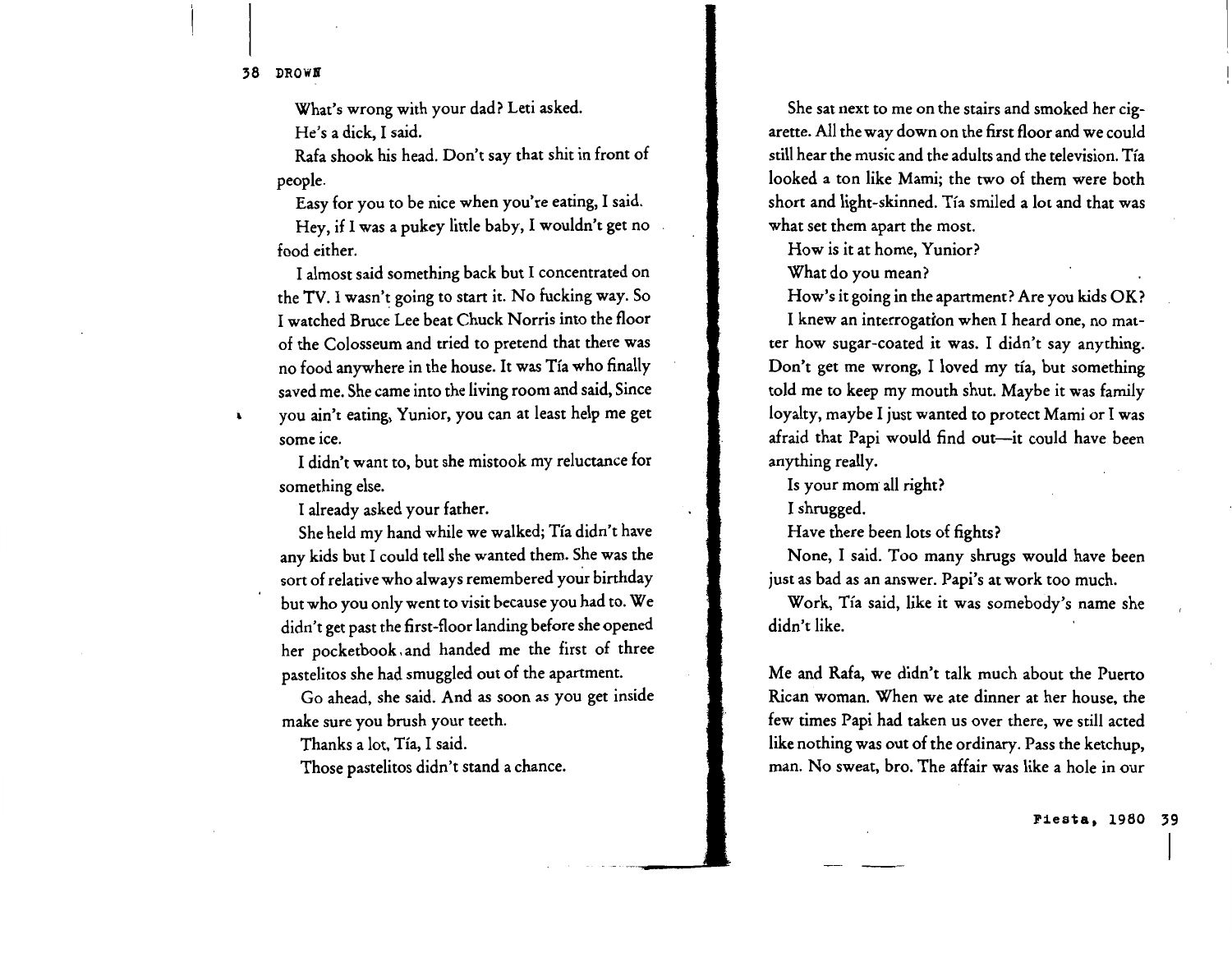--l

'

living room floor, one we'd gotten so used to circumnavigating that we sometimes forgot it was there.

By midnight all the adults were crazy dancing. I was sitting outside Tia's bedroom-where Madai was sleeping-trying not to attract attention. Rafa had me guarding the door; he and Leti were in there too, with some of the other kids, getting busy no doubt. Wilquins had gone across the hall to bed so I had me and the roaches to mess around with.

Whenever I peered into the main room I saw about twenty moms and dads dancing and drinking beers. Every now and then somebody yelled, jQuisqueya! And then everybody else would yell and stomp their feet. From what I could see my parents seemed to be enjoying themselves.

Mami and Tia spent a lot of time side by side, whispering, and I kept expecting something to come of this, a brawl maybe. I'd never once been out with my family when it hadn't turned to shit. We weren't even theatrical or straight crazy like other families. We fought like sixth-graders, without any real dignity. I guess the whole night I'd been waiting for a blowup, something between Papi and Mami. This was how I always figured Papi would be exposed, out in public, where everybody would know.

# *You're a cheater!*

 But everything was calmer than usual. And Mami didn't look like she was about to say anything to Papi.

The two of them danced every now and then but they never lasted more than a song before Mami joined Tia again in whatever conversation they were having.

I tried to imagine Mami before Papi. Maybe I was tired, or just sad, thinking about the way my family was. Maybe I already knew how it would all end up in a few years, Mami without Papi, and that was why I did it. Picturing her alone wasn't easy. It seemed like Papi had always been with her, even when we were waiting in Santo Domingo for him to send for us.

The only photograph our family had of Mami as a young woman, before she married Papi, was the one that somebody took of her at an election party that I found one day while rummaging for money to go to the arcade. Mami had it tucked into her immigration papers. In the photo, she's surrounded by laughing cousins I will never meet, who are all shiny from dancing, whose clothes are rumpled and loose. You can tell it's night and hot and that the mosquitos have been biting. 'She sits straight and even in a crowd she stands out, smiling quietly like maybe she's the one everybody's celebrating. You can't see her hahds but I imagined they're knotting a straw or a bit of thread. This was the woman my father met a year later on the Malecon, the woman Mami thought she'd always be.

Mami must have caught me studying her because she stopped what she was doing and gave me a smile, maybe her first one of the night. Suddenly I wanted to go over and hug her, for no other reason than I loved

Fiesta, 1980 41